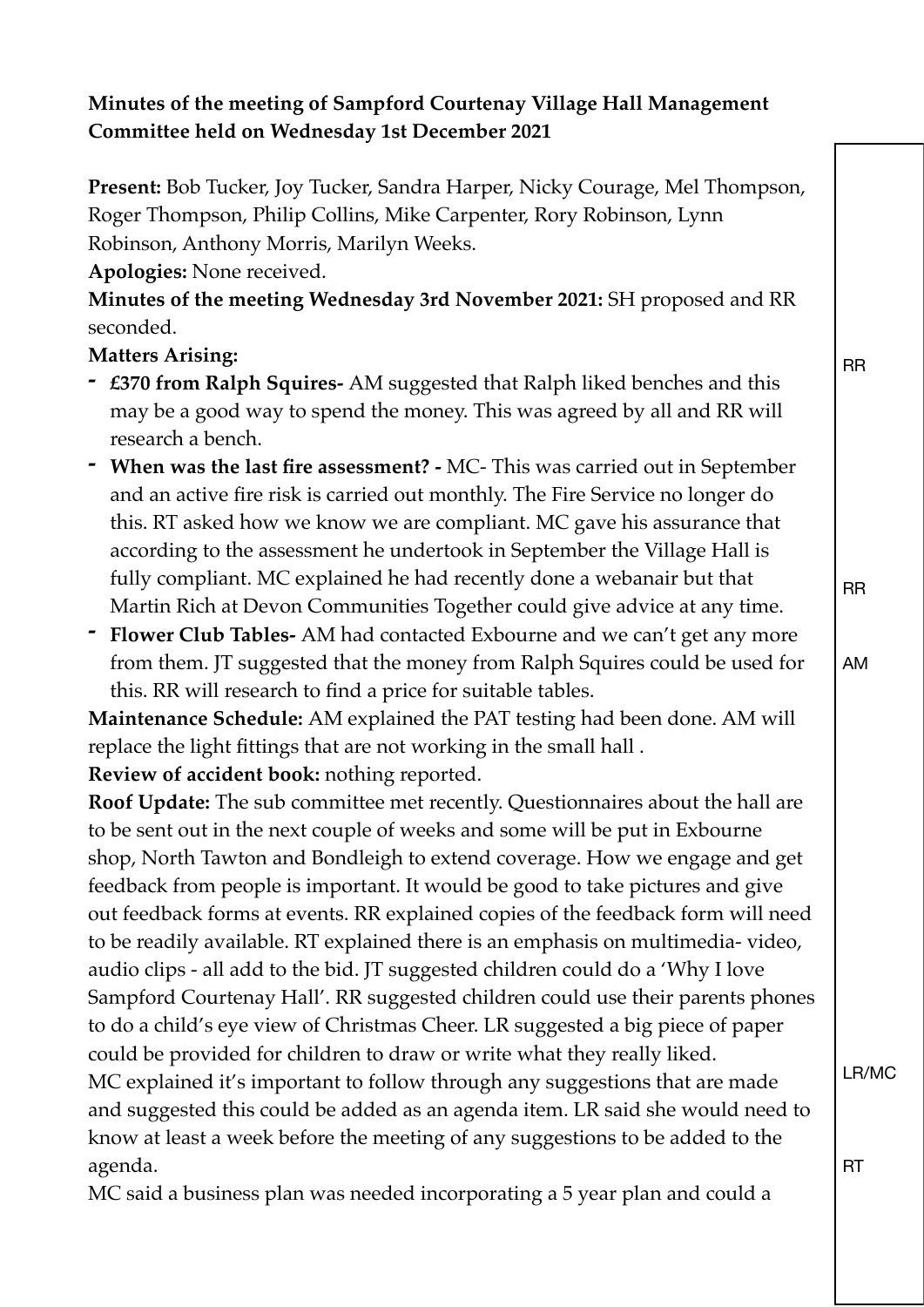working party look at this?

MC explained it would be good to have a Children's Champion to talk to about children's role in any events. He suggested Helen Cunningham who is happy to be involved via email. MC will contact Winkleigh Young Farmer's to see if someone will be willing to join the committee. AM suggested that again email contact might be preferred. RR suggested contacting Exbourne Choir. MC explained that a profile of each committee member was needed for the application- 2 paragraphs of relevant experience and skills , with a photo by mid January.

MC suggested a large banner for the road and Hall to highlight what is being done to raise money. AM suggested this might have little impact unless linked to a particular event. LR questioned the cost of these items. MT and AM suggested this could be dangerous as it will distract drivers by the roundabout. MT suggested maybe the pub carpark might be a better site. MC is to get quotes and develop a clear idea of placement.

Feedback from Come, buy and Chat 20th November: £63 and £40 for calendars was raised. A good turnout despite the speaker not turning up. It was agreed to invite Martin Rich back for the next event on 15th January. RR and LR will coordinate. Future events will follow a coffee morning format.

**Games Afternoon:** a new event.Has been advertised.

**Craft and Chat:** 2 meetings have been held and well received. Will run on every 2nd and 4th Thursday.

**Curry Night:** The curries are ready. Someone from Jacobstowe has offered to help with side dishes. Posters will be distributed soon. Will be pre-ordered and can do 96 servings.

**Barn dance:** RR and LR met with Liz Crisp. A caller called Jeremy Childs has been booked for 12th March. He will cost £200. 50 tickets at £10 each to include hot dogs and salad and cake. A bar will be run with a full licence. 7pm arrival for 7.30pm start.

**Jubilee Events:** A non fund raising event. Main event is a meal. The subcommittee will report back as soon as more details are known.

## **Any other business:**

- **-** RT- dog training can be a taster session at 50% of normal fees. Dogs will be involved and at least 4 people are needed for it to run. Cost would be £5 per dog. RT will attend to ensure necessary cleaning up occurs. Possible dates need to be discussed. RT will contact to arrange.
- **-** JT- Paul Crisp will get back soon to arrange dates for a talk.
- **-** Bookings: Council 7th December, Christmas Cheer 11th December and regular bookings as normal.
- **-** JT will circulate details of Villages in Action to the committee.

RT

JT

PC/BT

LR